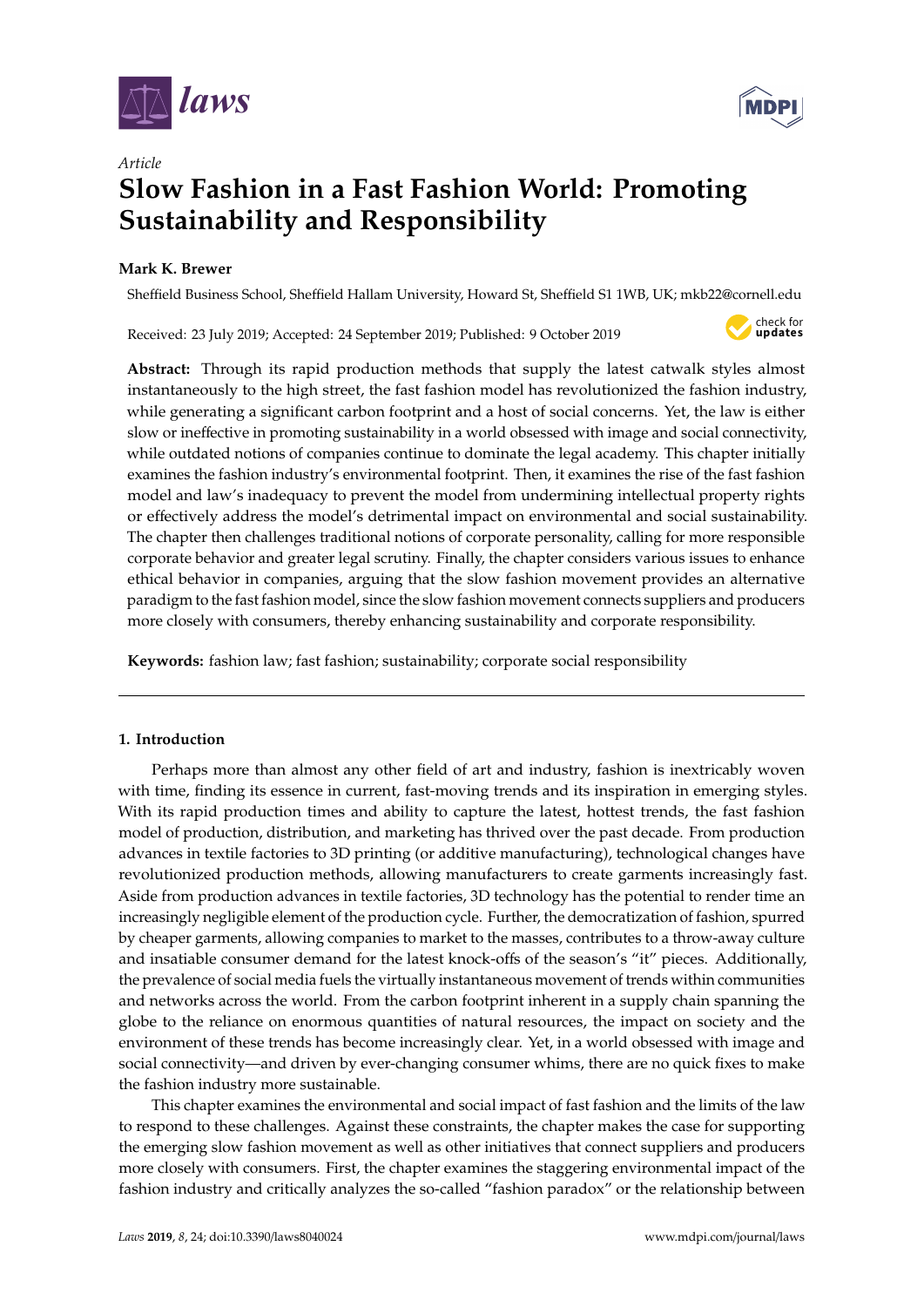the fashion industry's reliance on ever-changing styles and issues of sustainability. The chapter then presents the fast fashion industry, critically evaluating its business model and the legal limitations to enhancing sustainability in the fast fashion industry. Further, the chapter considers the effectiveness of corporate social responsibility as well as other soft law initiatives. Then, the chapter analyzes corporate personality and the impact that the law plays in skewing companies away from sustainable behavior, particularly in the fast fashion industry. Finally, the chapter argues that sourcing, production, and marketing practices that connect raw materials, designers, labor, and retailers more closely with consumers—key ingredients of the slow fashion movement—greatly enhance sustainability, protect human rights, and empower communities.

#### **2. Discussion**

#### *2.1. Fashion's Environmental Footprint*

Fashion is among the world's most polluting industries: it requires enormous quantities of raw materials, creates considerable levels of pollution, leaves a significant carbon footprint, and generates alarming levels of waste. According to the [World Wildlife Fund](#page-8-0) [\(2019\)](#page-8-0), 20,000 liters of water are required to produce one kilogram of cotton. Further, the textile industry produces enormous amounts of industrial waste, with some estimates suggesting that the industry contributes 17–20% of global industrial water pollution [\(Kant](#page-8-1) [2012\)](#page-8-1). Additionally, industrial waste water from the textile industry often contains high levels of dangerous dyes and other chemicals, which may be toxic to aquatic wildlife and harmful to human health, particularly as a number of dyes are known to contain carcinogens that have been shown to cause several cancers [\(Ghaly et al.](#page-7-0) [2014\)](#page-7-0).

Beyond its harmful impact on water supplies, the global fashion industry accounts for 10% of the world's carbon emissions, with significant emissions through both production and its supply chain [\(Conca](#page-7-1) [2015\)](#page-7-1). In the production of fibers and textiles, the industry produced an estimated 1.2 billion tons of greenhouse emissions in 2015, exceeding the combined carbon footprint of international flights and maritime shipping [\(Ellen Macarthur Foundation](#page-7-2) [2017\)](#page-7-2). Further, reliance on complicated supply chains spanning the globe and "just-in-time" production cycles means that fashion companies drive a high-carbon transport network in which raw materials travel from one country to another as they evolve into the garments that ultimately end up in shops around the world.

In addition to the detrimental impact of manufacturing and transporting products, our disused and unwanted clothing is creating ever larger rubbish heaps, as society is consuming, hoarding, and discarding new garments at unprecedented levels. In the United States, the Environmental Protection Agency's most recently available estimates indicate that 11.9 million tons of clothing and footwear were discarded in 2015, of which 8.2 million tons ended up in landfills [\(Environmental Protection Agency](#page-7-3) [2019\)](#page-7-3). Moreover, several large fashion companies such as Burberry have been accused of disposing of large quantities of new merchandise [\(House of Commons Environmental Audit Committee](#page-8-2) [2019\)](#page-8-2), not only contributing to high levels of waste but also raising serious concerns about the ethical, social, and environmental aspects of such practices. As customers and other stakeholders more fully understand the adverse environmental impact of our throw-away clothing culture, they are increasingly demanding that companies modify their behavior to minimize their damage to the environment, with research suggesting that greater knowledge of unsustainable practices by companies influences customer behavior and judgments [\(Grappi et al.](#page-8-3) [2017\)](#page-8-3).

Unlike natural fibers such as cotton or wool, synthetic fibers such as polyester, rayon, or nylon may take up to 200 years (or more as explained below) to decompose. The scale of devastation caused by microfibers or tiny synthetic fiber used in clothing, upholstery, and other materials is staggering, with scientists estimating that microfibers make up 85% of human-made debris on ocean shorelines [\(Browne](#page-7-4) [2011\)](#page-7-4). Moreover, polyethylene terephthalate (PET), commonly called polyester in the textile industry and the largest segment of the synthetic fiber sector, has a particularly slow rate of decomposition, with some scholars suggesting a single PET bottle may take approximately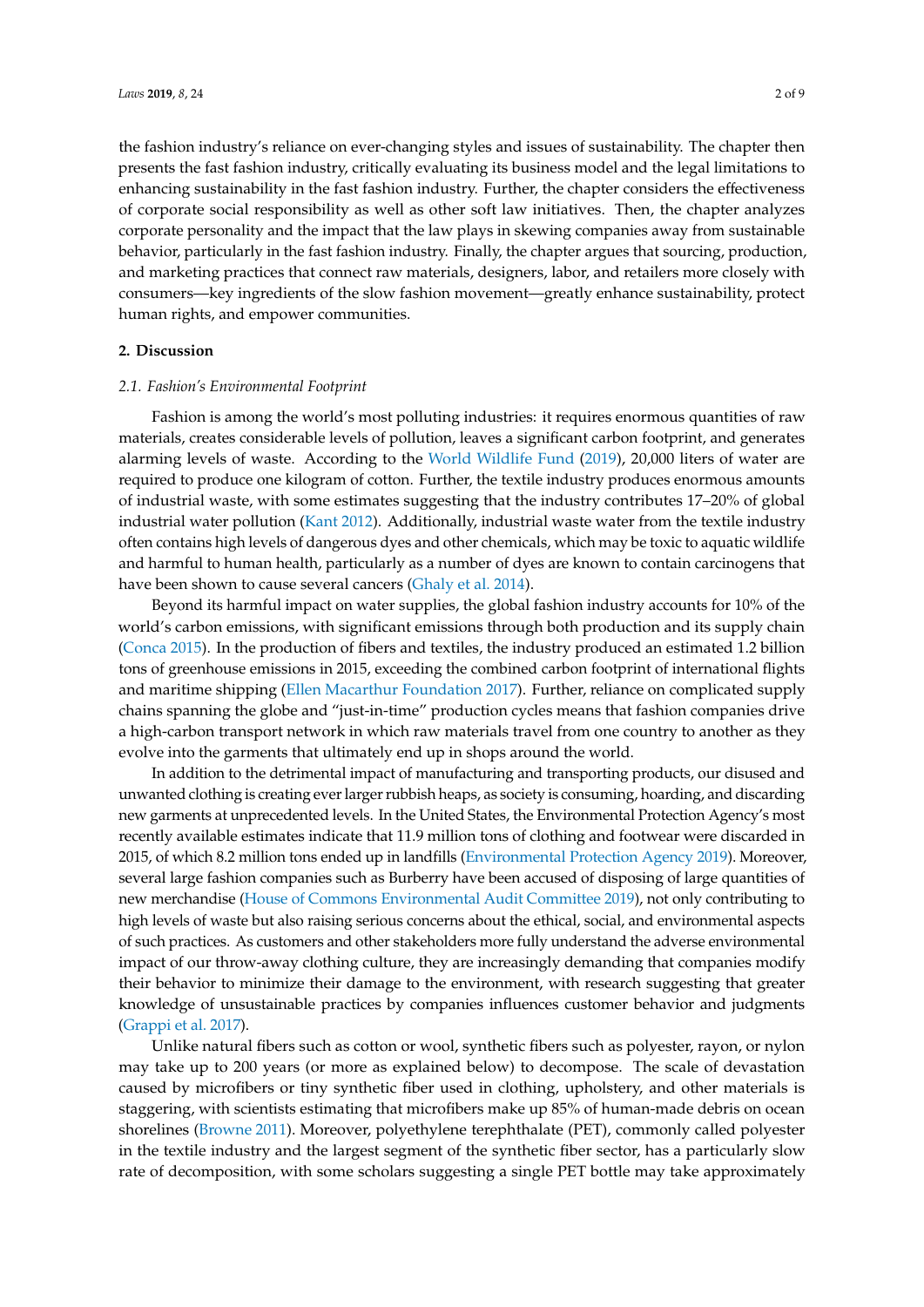800–1000 years to decompose in natural conditions [\(Zengin et al.](#page-8-4) [2016\)](#page-8-4). As the textile industry consumes the majority of PET globally (more than plastic bottles and other PET products combined) [\(Shen et al.](#page-8-5) [2012\)](#page-8-5), this source of microfibers is particularly harmful to the environment. Indeed, an increasing body of literature suggests that microfibers have now entered the human food chain not only through the consumption of fish and other aquatic life but more disturbingly through drinking water as well [\(Henry and Klepp](#page-8-6) [2019\)](#page-8-6). The fashion industry's consumption of enormous quantities of raw materials, production of dangerous levels of pollution, creation of a significant carbon footprint, and generation of alarming levels of waste all pose particular problems to environmental sustainability.

Moreover, the so-called fashion paradox, or the relationship between the fashion industry's imperative to continually evolve to satisfy consumers' insatiable desire to acquire the most exclusive, latest trends, and the consequent loss of exclusivity as consumers acquire the most popular garments, suggests that the fashion industry's very raison d'être is inherently diametrically opposed to sustainability. While social critics may decry the inevitable inequality implicit in the very existence of fashion, the rise of fast fashion as discussed below has fundamentally democratized style through unleashing collection after collection of knock-off designs at minimum financial costs but significant environmental costs. Previously, the most exclusive and expensive garments were beyond the means of but the wealthiest; however, the advent of quick design processes, rapid production methods, and highly efficient supply chains to churn out garments has brought the latest styles to the masses virtually instantaneously (particularly when one considers the capability of 3D printing). Implicit in the fashion paradox is the contradiction between fashion's imperative to be "in style" with constant changes and new seasons versus sustainability and responsibility. The desire of consumers to remain "in fashion" requires a constant supply of new styles since once a new fashion goes mainstream, it becomes obsolete, losing its allure and encouraging trendsetters to search for the next new fad. Whether through globalization propelling ever-faster production cycles, the proliferation of online social media featuring the latest styles, internet influencers generating interest in new products, the burgeoning number of fashion shows internationally, or simply global economic growth, the public's addiction to ever-changing fashion fuels demand for higher carbon-producing modes of transport such as air freight, which often replace less polluting forms of transport such as shipping. Ultimately, the modern fashion cycle consumes massive quantities of raw materials and contributes an enormous carbon footprint through energy-intensive production methods and global supply chains.

### *2.2. Fast Fashion*

The concurrent declining costs and increasing speed of production have provided the ideal environment for the "fast fashion" model which delivers to consumers copies of the latest trends, often before the originals themselves hit the stores [\(Beebe](#page-7-5) [2010\)](#page-7-5). With such rapid production and quick, efficient supply chains, companies such as Zara, H&M, Forever21, and Topshop have revolutionized the traditional fashion marketplace [\(Cline](#page-7-6) [2012\)](#page-7-6). While these developments have had the positive effect of democratizing fashion, allowing a broad range of consumers to share in close copies of the most exclusive and expensive designers, the fast fashion model has undermined the value of intellectual property belonging to designers, dramatically expanded the industry's carbon footprint, and promoted a culture of waste. In contrast to the fashion industry's traditional focus on creating new designs, the fast fashion model is driven by trends and consumer behavior [\(Tokatli](#page-8-7) [2007\)](#page-8-7) and focuses on providing lower cost garments that are either inspired or simply copied from the latest trends. Hence, many fast fashion companies have been accused of undermining the intellectual property of designers and weakening the incentive of consumers to spend money on more expensive original designs. As a result, the fast fashion model may actually discourage creativity and individuality as well as hamper new and emerging designers in favor of established brands which tend to set the trend for fast fashion copies as discussed below.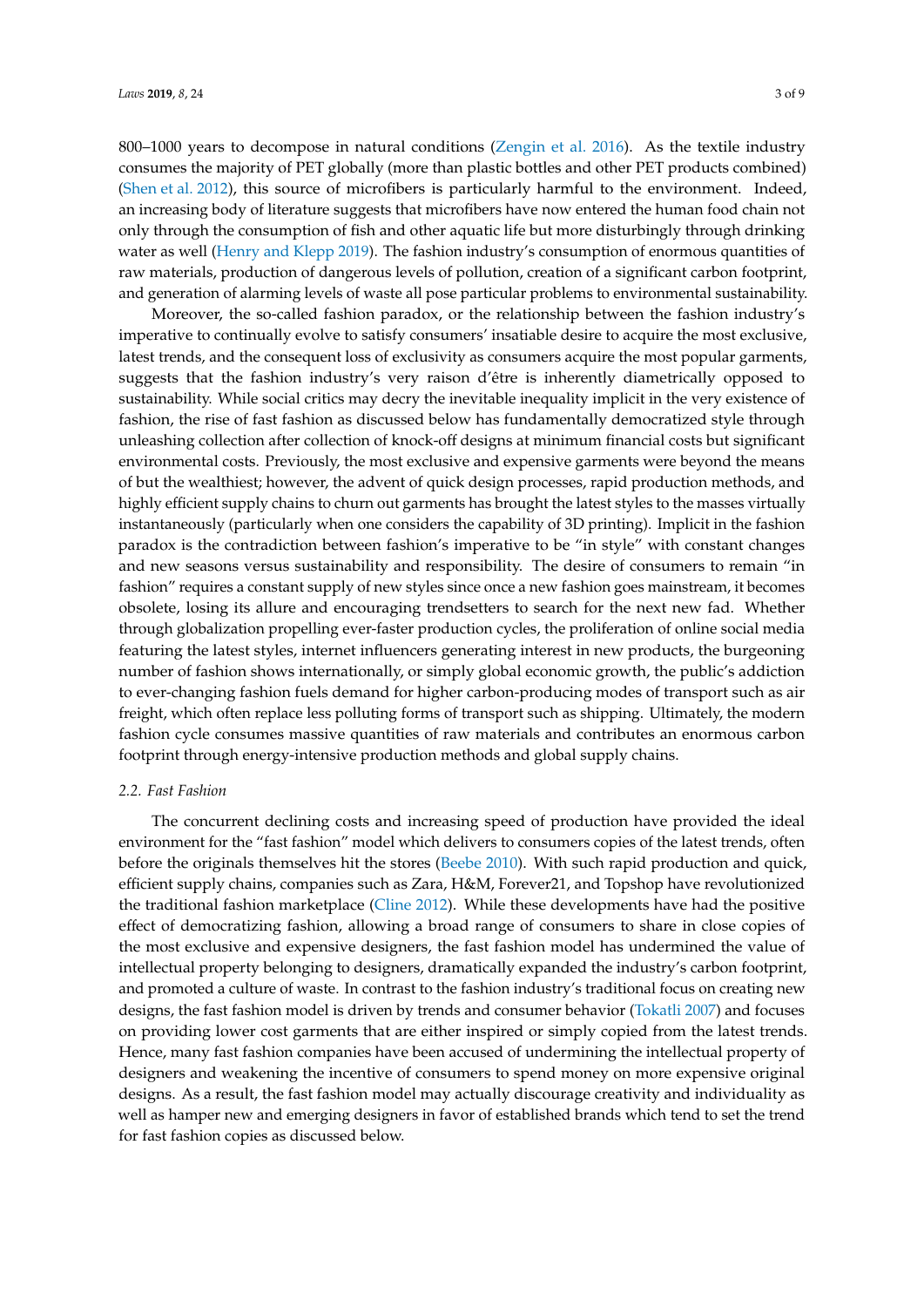### *2.3. Limitations of the Law and Other Measures*

The law often only offers limited protection to intellectual property in the fashion industry, which may encourage fast fashion firms to disregard intellectual property law. Large, well-known fashion brands, such as Gucci, Adidas, and Puma, have the influence and resources to challenge intellectual property infringements, and indeed, such brands have challenged alleged infringements from the fast fashion companies such as Foreover21. However, the opportunity cost of such expensive litigation may ultimately result in higher prices on the racks and lower salaries in the industry. Further, new and emerging designers initially may struggle to achieve visibility among the cheaply made, mass-marketed fast fashion collections, and if their designs are indeed misappropriated by fast fashion firms, new and emerging designers often lack the resources to challenge intellectual property theft. In short, the tendency of fast fashion companies to mimic traditional designers poses real threats to the integrity, value, and viability of other designers. This legal lacuna not only allows for unjustified copying of designs but also tacitly promotes the fast fashion business model's wasteful approach to natural resources as well as its reliance on carbon-intensive supply chains and production methods. Further, social media's ability to spread new fads globally almost instantaneously, combined with rising levels of disposal income (particularly in rapidly growing developing countries) drives the insatiable consumer demand for cheap knock-off styles. This, in turn, further fuels the fast fashion industry's substantial carbon footprint.

An extensive network of national laws, international standards, and best industry practices regulate labor conditions. At the international level, the International Labor Organization provides a forum to promote appropriate standards, policies, and programs to protect the rights of workers. Additionally, the G7 has formulated due diligence standards for the textile industry to help improve working conditions and enhance workers' rights in the global textile supply chain. Nonetheless, many harsh conditions persist. The April 24, 2013 collapse of the eight-story Rana Plaza building in Savar Upazila in Greater Dhaka, Bangladesh, epitomizes the devastating impact of poor working conditions in the garment industry. Ignoring warnings on the day prior to the collapse, factory managers ordered garment workers to report for work or their pay would be docked, although a bank and shops on the lower floors of the building were closed in response to the concerns over the building's integrity. The collapse caused the death of 1134 people and injured approximately 2500 others [\(Ansary and Barua](#page-7-7) [2015\)](#page-7-7).

In response to concern over working conditions and labor standards in supply chains, there is an increasing emphasis on transparency in supply chains and traceability of raw materials used in producing clothing. While various legal provisions, such as Section 1502 of the Dodd–Frank Wall Street Reform and Consumer Protection Act in the United States, the California Transparency in Supply Chains Act of 2010, and the Modern Slavery Act 2015 in the U.K., all require disclosure of supply chain details, other forms of so-called "soft law" such as voluntary codes also guide or encourage companies to adhere to higher standards in their supply chains. Indeed, [de Brito et al.](#page-7-8) [\(2008\)](#page-7-8) demonstrate that companies may not only be compelled by legal requirements, but they may also engage in more ethical behavior through seeking a competitive advantage or through pursuing policies of corporate social responsibility; however, the authors also acknowledge that companies face much ambiguity in determining the demands of various stakeholders. Moreover, many "soft law" guidelines are limited, as they often rely on voluntary adherence or lack effective enforcement mechanisms. Nonetheless, through such initiatives that promote sustainability and corporate social responsibility, many companies increasingly choose to adopt policies and practices that are intended to respect social, environmental, ecological, and economic issues locally and globally. However, why do some companies prioritize sustainability while others do not?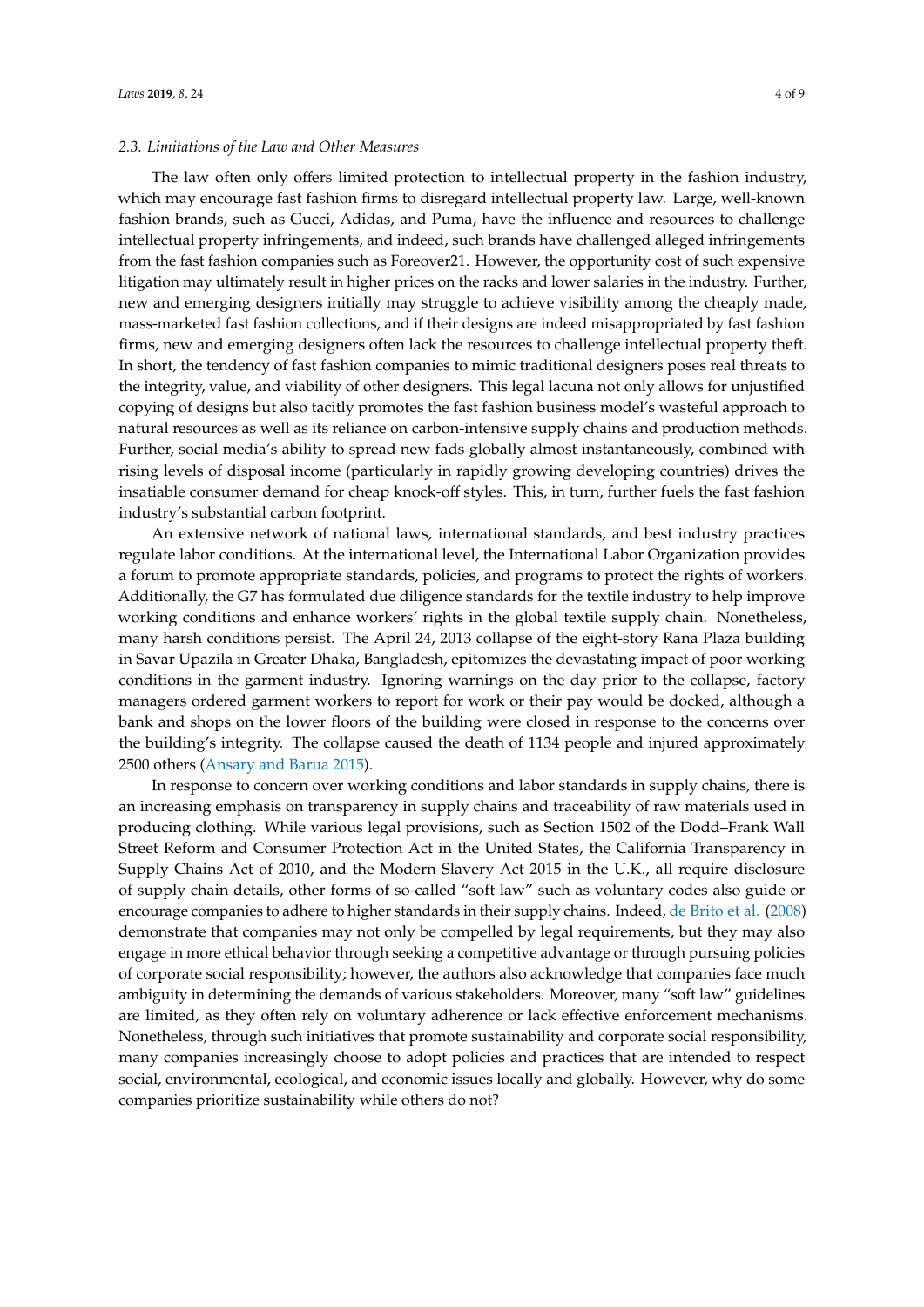## *2.4. Creating a Better Company*

Given the variety of individuals and businesses involved in the fashion industry, it is difficult to generalize on the personality of such entities; yet, collectively, they exert an enormous influence on society and the environment. Companies such as Benetton have been innovators in promoting social issues, while Vivienne Westwood and Stella McCartney have become almost synonymous with sustainable fashion and social responsibility. Despite these well-known champions of sustainability, the industry at large exerts a substantial detrimental impact on the environment and society. The question arises why do so many fashion companies have such a detrimental impact on the environment, while certain other fashion companies champion sustainability? The answer most likely lies in the dichotomy of cheap prices demanded by consumers and ethical concerns of the public, together with differing models of corporate personality.

Further, prevailing concepts of corporate personality may straightjacket fashion companies into maximizing short-term corporate profits over other considerations. To explain, economists and legal scholars have long focused on rights and duties of shareholders in an attempt to explain the purpose of corporations, with two distinct views of corporate personality emerging. The dominant view in Anglo-American law, which focuses on shareholder value and shareholder primacy over other considerations, has driven short-term profits at the expense of other stakeholders, thereby accelerating global warming and rising sea levels over the past few decades. In contrast, more enlightened views of the purpose of corporations stress the importance of a wide variety of stakeholders, allowing companies to weigh longer-term considerations in making decisions. Each of these models is presented below.

Tracing its origins to the pioneering research of [Berle and Means](#page-7-9) [\(1932\)](#page-7-9) as well as Michael Jensen and William Meckling's seminal work "Theory of the Firm: Managerial Behavior, Agency Costs and Ownership Structure" [\(Jensen and Meckling](#page-8-8) [1976\)](#page-8-8), shareholder value theory is epitomized by [Friedman](#page-7-10) [\(1962\)](#page-7-10) in his frequently quoted statement: "There is one and only one social responsibility of business—to use its resources and engage in activities designed to increase its profits so long as it stays within the rules of the game, which is to say, engage in open and free competition, without deception or fraud." Under such a construction, the interests of shareholders are paramount to all other stakeholders, which includes employees, customers, and the communities in which the company is active. Indeed, scholars espousing such a rigid view of companies point to seminal U.S. Supreme Court cases such as *Dodge v. Ford<sup>1</sup>*, *Schlensky v. Wrigley<sup>2</sup>, and Revlon, Inc. v. Forbes Holdings<sup>3</sup> as* authority for the argument that companies must concentrate on the maximization of shareholder value, which often means ignoring other stakeholders that affect the company's long-term impact as companies pursue short-term profits at the expense of long-term stability, including the impact on local communities, labor, the environment, and other stakeholders. In contrast to such a rather myopic view of corporations, a number of other scholars [\(Stout](#page-8-9) [2012;](#page-8-9) [Rotman](#page-8-10) [2010\)](#page-8-10) have convincingly displayed the shareholder maximization model's "shaky foundation" and have argued that the case law cited in favor of the shareholder value theory is not as clearly supported as often assumed in the prevailing academic literature [\(Lee](#page-8-11) [2009\)](#page-8-11) nor do any corporate statutes or legal decisions require companies to strictly follow the shareholder maximization model [\(Sneirson](#page-8-12) [2011\)](#page-8-12). Moreover, it is absurd to argue that companies best serve society by simply ignoring all but corporate profits [\(Greenfield](#page-8-13) [2005\)](#page-8-13).

Further, as legal persons, companies enjoy a number of rights and privileges—it is only fitting and right that they should also have at least moral and ethical obligations to consider the impact of their actions upon their various stakeholders beyond their shareholders. While society demands a range of ethical behavior from natural persons, the basic legal structure of corporations removes personal responsibility from decision-makers and characteristically limits liability for the business to the capital

<sup>1</sup> Dodge v. Ford Motor Co. 170 N.W. 668, 684 (Mich. 1919).

<sup>2</sup> Schlensky v. Wrigley, 95 Ill. App. 2d 173, 237 N.E.2d 776 (App. Ct. 1968).

<sup>3</sup> *Revlon, Inc. v. MacAndrews & Forbes Holdings, Inc*., 506 A.2d 173 (Del. 1986).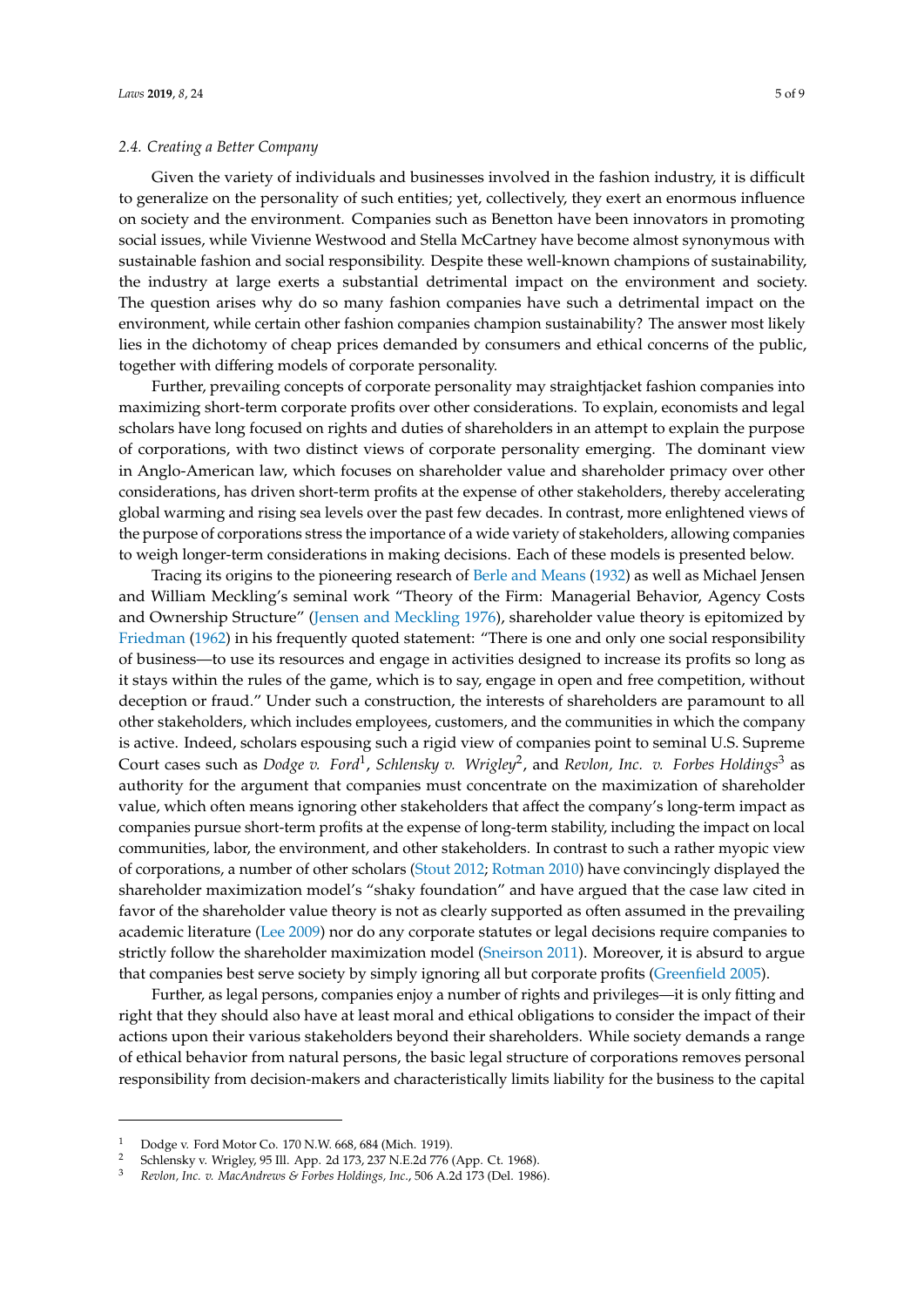it holds. Unlike natural persons who may be liable for tortious conduct, the corporate form insulates the individuals who may reach decisions leading to tortious conduct by the corporation, with liability for wrong-doing largely limited to the corporate level, rather than the actual decision-makers who devised, implemented, or took the actions that caused the harmful result. The diffused constellation of decision-making, control, and liability may encourage managers—who may be protected by indemnities in corporate charters—to engage in "excessive levels of risk-taking," which they would avoid in their capacity as individual persons [\(Ho](#page-8-14) [2013\)](#page-8-14). Herein lies the so-called agency-principal problem [\(Jensen and Meckling](#page-8-8) [1976\)](#page-8-8), which denotes the manner in which the board of managers makes decisions for the corporation and exercises control with limited oversight by its shareholders who are dispersed and meet only periodically. Moreover, the law often protects corporate boards from liability for their decisions through the business judgment rule, a concept that U.S. courts developed but now exists in various forms in other jurisdictions, including the U.K., Canada, and much of the common law world. Accordingly, courts will routinely disregard shareholder challenges if the board can identify a business purpose for such decision where the board acted in the company's best interest and in good faith with the due care of a reasonably prudent person. Absent from this analysis is the impact of decisions on the environment, the local community, consumers, the public, employers, workers in supply chains, and a host of other stakeholders. Therefore, a number of scholars have argued that the business judgment rule may often weigh in the favor of the directors at the expense of other stakeholders [\(Gevurtz](#page-7-11) [2011;](#page-7-11) [Dibadj](#page-7-12) [2005\)](#page-7-12). Yet, a more enlightened view of the shareholder value theory recognizes a broader range of stakeholders and doing so may actually enhance shareholder value. Further, a mechanical application of the business judgment rule dismisses the larger social impact that business decisions have and the detrimental impact they may exert when executed without due consideration of the larger consequences of the decision. Similarly, directors in the U.K. have a duty to manage the company in the interest of shareholders, as held in *Percival v. Wright*<sup>4</sup> (1902) and codified in the Companies Act 2006. In contrast to U.S. law, however, Parliament specifically introduced the concept of "enlightened shareholder value" in the Companies Act 2006, which requires directors to consider the collective best interest of shareholders in the context of other stakeholders, including employees as well as the environment. Despite criticisms that these U.K. reforms have not lived up to expectations, the emphasis on enlightened shareholder value does introduce the imperative that companies consider other stakeholders when setting policy and making decisions.

In contrast to an extreme interpretation of the shareholder value theory which seeks to maximize shareholder wealth without regard to other stakeholders, the concept of corporate social responsibility (CSR) encourages companies to develop sustainable policies and reach decisions with due regard to the environment and society, taking into consideration a much broader range of stakeholders than simply the company's shareholders. While CSR standards are often voluntary, they may help modify behavior by raising awareness and generating consumer pressure on other companies to follow the higher ethical standards of leading competitors. Essentially, CSR not only makes sense ethically, but it is often good business. In particular, the world's top 20 companies according to revenue have all adopted some type of CSR report, and as previously mentioned, well-known designers such as Vivienne Westwood and Stella McCartney have helped to pioneer responsible policies in the fashion industry. Nevertheless, it must be acknowledged that CSR lacks the force of mandatory law and may even in some circumstances inhibit mandatory law containing higher standards where companies adopt voluntary CSR initiatives.

#### *2.5. Slow Fashion: Enhancing Sustainability, Protecting Human Rights, and Empowering Communities*

On the opposite end of the spectrum from the fast fashion model of production, Kate Fletcher (2007) founded the slow fashion movement by drawing inspiration from the "slow food" movement, which

Percival v. Wright, [1902] 2 Ch. 421.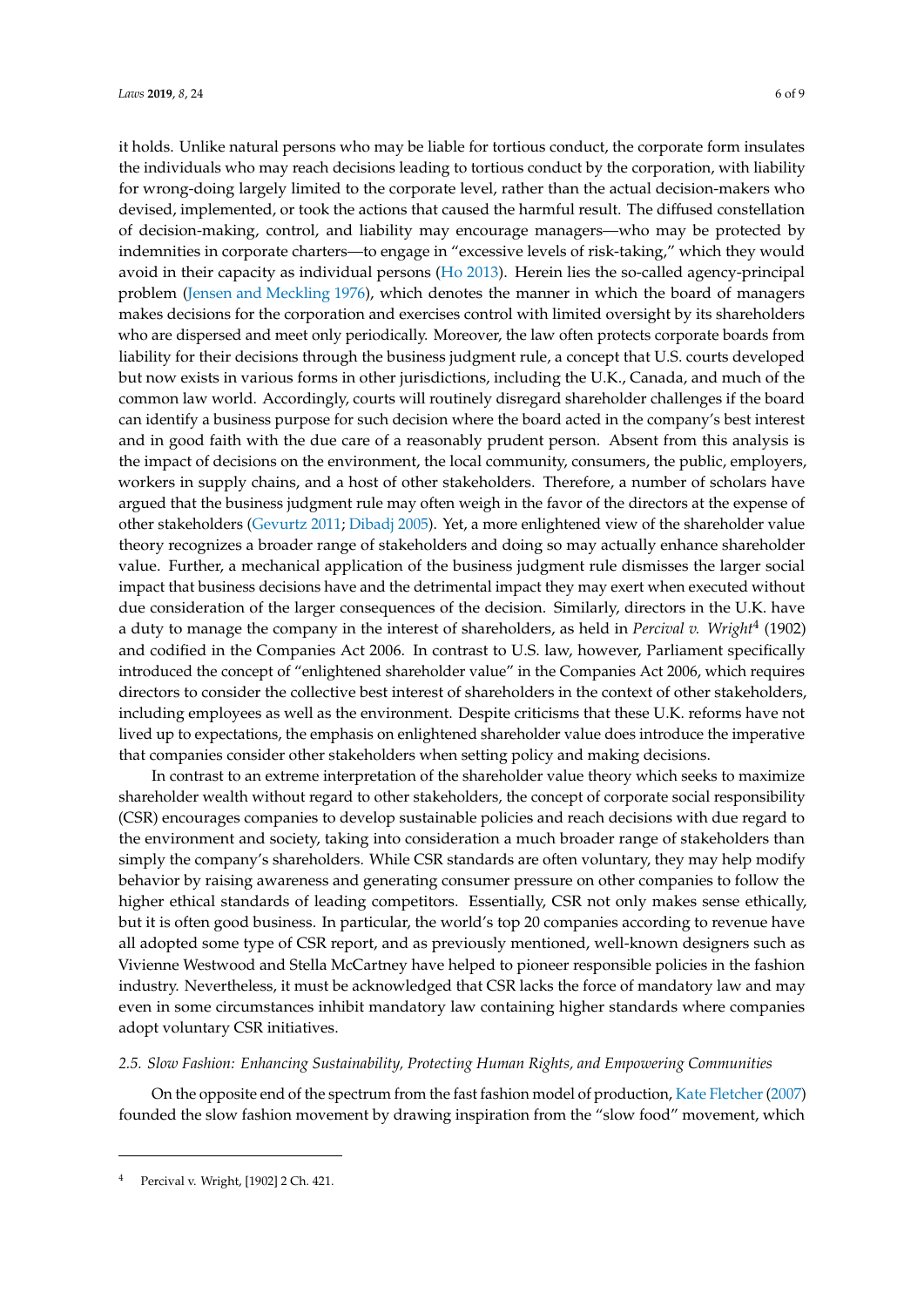emphasizes responsibility in food production and consumption. Companies that emphasize more sustainable practices make up the slow fashion movement, prizing craftsmanship, good stewardship, and quality products. Therefore, they naturally promote sustainability through more ethical sourcing and production techniques as well as by using organic, recycled, or more durable materials. Further, the labor involved in the production of such garments receives higher wages and greater protection than its counterparts in the supply chain of the fast fashion industry. While finished garments may cost more, they last longer and incorporate more timeless styles that do not go "out of fashion." Through a greater emphasis on connecting raw materials, designers, artisans, retailers, and consumers, firms in the slow fashion movement promote sustainability in sourcing, production, and consumption. However, the slow fashion movement faces an uphill battle with cheap, knock-off designs massed-marketed in a world of increasing consumer appetite. Therefore, government policies, reorientation of supply chains, and greater consumer knowledge and engagement are all necessary to level the playing field between fast and slow fashion.

In response to the types of concerns discussed above, a number of organizations attempt to raise public awareness, report on the adverse impact of supply and production methods, and provide registers of raw materials sourced and produced in an ethical and sustainable manner. In particular, the Fairtrade Foundation promotes social, economic, and environmental standards across a number of agricultural products and raw materials, including bananas, coffee, tea, chocolate, cut flowers, gold, wine, and cotton. It also promotes other activities to enhance worker rights, promote fair wages, and develop communities in regions supplying such products. With respect to items of fashion, labelling schemes for fair-trade cotton like that of the Fairtrade Foundation may provide consumers with greater assurance that the sourcing and production methods allow for better and more stable incomes [\(Fairtrade Foundation](#page-7-14) [2019\)](#page-7-14). In addition to fair-trade sourcing and production, labelling of organic cotton provides consumers with assurance that the cotton has been produced in a manner that has a lower impact on the environment by limiting the use of pesticides and fertilizers and utilizing non-modified plants. The Global Organic Textile Standard (GOTS) provides a global means to identify and promote organic textiles, including the raw materials, manufacturing processes, and labelling of products. By focusing on the complete supply chain of textiles, the GOTS provides end users assurance through independent certification that the textiles have been sourced and manufactured in adherence with relevant social and ethical criteria [\(Global Organic Textile Standard](#page-7-15) [2018\)](#page-7-15).

Founded in 1998, the U.K.-based Ethical Trading Initiative works with its member organizations, including companies, trade unions, and NGOs, to promote international labor rights by promoting employees' freedoms and safe working environments, eradicating child labor, ensuring the payment of living wages, curtailing excessive working hours and harsh treatment, eliminating discrimination, and encouraging regular and legal employment relationships [\(Ethical Trading Initiative](#page-7-16) [2019\)](#page-7-16). With respect to the fashion industry in particular, the ETI has promoted initiatives to improve working conditions in garment production.

Aside from these initiatives, the discussion above on corporate personality illustrates the importance of companies embedding sustainability in their sourcing, production, and interaction with consumers. Nonetheless, consumer interest in sustainable fashion has not necessarily resulted in changes in consumer behavior. For example, [Sudbury and Böltner](#page-8-15) [\(2011\)](#page-8-15) have shown that consumers may choose lower prices instead of higher standards of sustainability, even when such consumers have a greater awareness of ethical fashion. Therefore, slow fashion companies must more effectively convey to consumers the cost of cheap fashion vis-à-vis fast fashion. Additionally, they must continue to emphasize slow fashion's responsible practices and contributions to sustainability, thereby helping to guide consumer knowledge toward a reorientation away from fast fashion to more sustainable types of design, sourcing, production, and marketing. Moreover, government policies, industry bodies, and other stakeholders must work with the industry to highlight the advantages of slow fashion, while discouraging the excesses of fast fashion.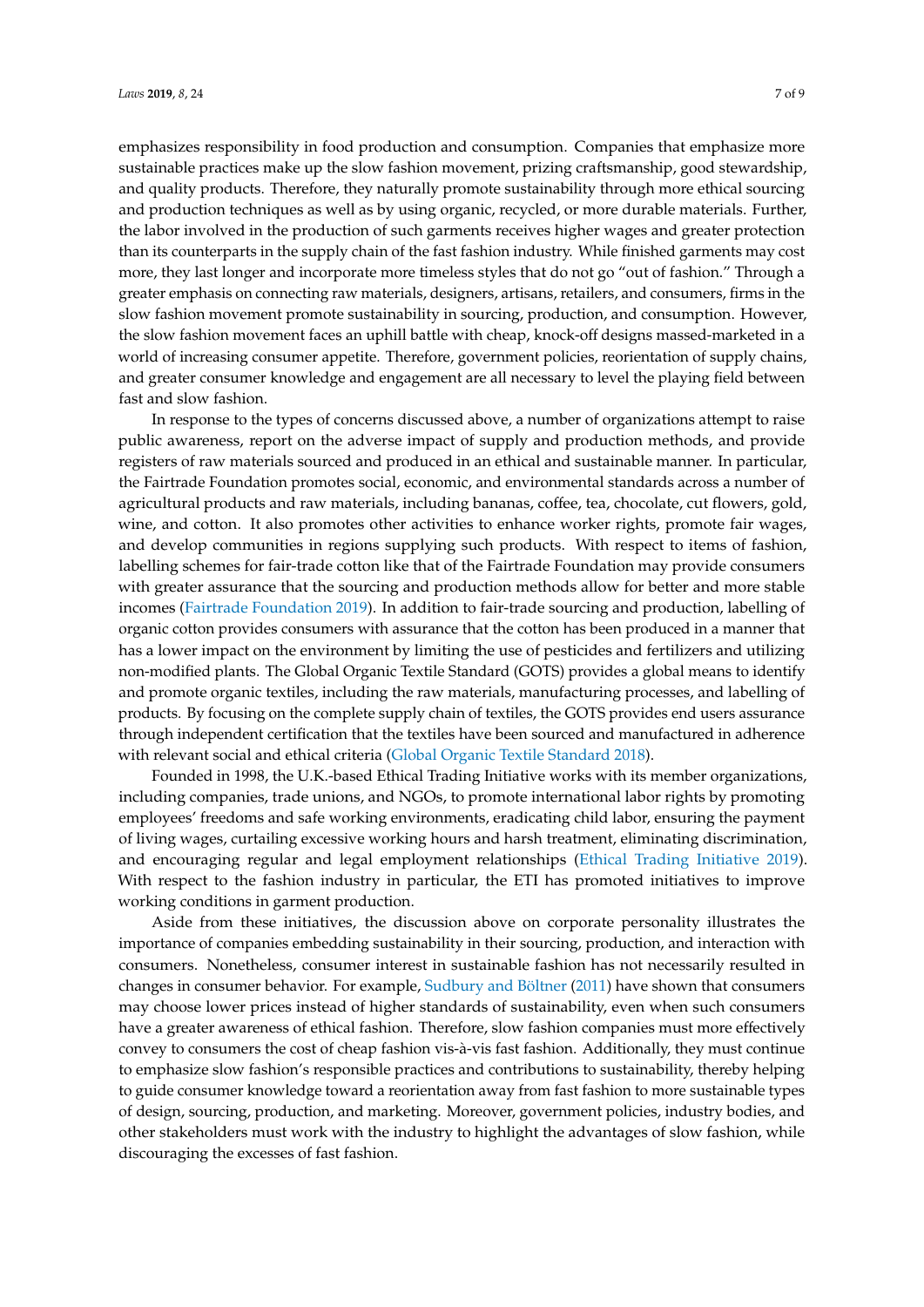### **3. Conclusions**

The global fashion industry faces a number of challenges in terms of sustainability and social responsibility. In particular, the fast fashion model generates a significant carbon footprint and raises a number of social and environmental concerns. Given that the law currently provides only limited protection of rights in the fashion industry and is often ineffective in improving corporate behavior, corporate social responsibility and sustainability initiatives may help to combat inequality in the fashion industry as well as improve standards and conduct. Therefore, legal reforms and increased support for companies that pursue more sustainable practices are necessary to reorient the fashion industry and consumers away from the fast fashion model toward more sustainable sourcing, production, distribution, marketing, and consumption practices. Companies that adopt such slow fashion practices should provide a template for the future of the global fashion industry.

**Funding:** This research received no external funding.

**Conflicts of Interest:** The author declares no conflict of interest.

## **References**

- <span id="page-7-7"></span>Ansary, Mehedi Ahmed, and Uttama Barua. 2015. Workplace safety compliance of RMG industry in Bangladesh: Structural assessment of RMG factory buildings. *International Journal of Disaster Risk Reduction* 14: 424–37. [\[CrossRef\]](http://dx.doi.org/10.1016/j.ijdrr.2015.09.008)
- <span id="page-7-5"></span>Beebe, Barton. 2010. Intellectual Property Law and the Sumptuary Code. *Harvard Law Review* 123: 834–35.
- <span id="page-7-9"></span>Berle, Adolph A., Jr., and Gardiner C. Means. 1932. *The Modern Corporation and Private Property*. New York: The MacMillan Company.
- <span id="page-7-4"></span>Browne, Mark Anthony. 2011. Accumulation of Microplastic on Shorelines Worldwide: Sources and Sinks. *Environmental Science & Technology* 45: 9175–79. [\[CrossRef\]](http://dx.doi.org/10.1021/es201811s)
- <span id="page-7-6"></span>Cline, Elizabeth L. 2012. *Over-Dressed: The Shockingly High Cost of Cheap Fashion*. New York: Penguin, p. 96.
- <span id="page-7-1"></span>Conca, James. 2015. Making Climate Change Fashionable—The Garment Industry Takes on Global Warming. Available online: https://www.forbes.com/sites/jamesconca/2015/12/03/[making-climate-change-fashionable](https://www.forbes.com/sites/jamesconca/2015/12/03/making-climate-change-fashionable-the-garment-industry-takes-on-global-warming/#18725edb79e4)[the-garment-industry-takes-on-global-warming](https://www.forbes.com/sites/jamesconca/2015/12/03/making-climate-change-fashionable-the-garment-industry-takes-on-global-warming/#18725edb79e4)/#18725edb79e4 (accessed on 8 October 2019).
- <span id="page-7-8"></span>de Brito, M., Valentin Carbone, and Corinne Meunier Blanquart. 2008. Towards a sustainable fashion retail supply chain in Europe: Organisation and performance. *International Journal of Production Economics* 114: 534–53. [\[CrossRef\]](http://dx.doi.org/10.1016/j.ijpe.2007.06.012)
- <span id="page-7-12"></span>Dibadj, Reza. 2005. Delayering Corporate Law. *Hofstra Law Review* 34: 477.
- <span id="page-7-2"></span>Ellen Macarthur Foundation. 2017. *A New Textiles Economy: Redesigning Fashion's Future*. Cowes: Ellen Macarthur Foundation, p. 2. Available online: https://[www.ellenmacarthurfoundation.org](https://www.ellenmacarthurfoundation.org/assets/downloads/publications/A-New-Textiles-Economy_Full-Report_Updated_1-12-17.pdf)/assets/downloads/publications/ [A-New-Textiles-Economy\\_Full-Report\\_Updated\\_1-12-17.pdf](https://www.ellenmacarthurfoundation.org/assets/downloads/publications/A-New-Textiles-Economy_Full-Report_Updated_1-12-17.pdf) (accessed on 8 October 2019).
- <span id="page-7-3"></span>Environmental Protection Agency. 2019. Facts and Figures about Materials, Waste and Recycling. Available online: https://www.epa.gov/[facts-and-figures-about-materials-waste-and-recycling](https://www.epa.gov/facts-and-figures-about-materials-waste-and-recycling/nondurable-goods-product-specific-data)/nondurable-goods[product-specific-data](https://www.epa.gov/facts-and-figures-about-materials-waste-and-recycling/nondurable-goods-product-specific-data) (accessed on 8 October 2019).
- <span id="page-7-16"></span><span id="page-7-14"></span>Ethical Trading Initiative. 2019. Available online: https://[www.ethicaltrade.org](https://www.ethicaltrade.org/about-eti)/about-eti (accessed on 8 October 2019). Fairtrade Foundation. 2019. Available online: http://[www.fairtrade.org.uk](http://www.fairtrade.org.uk) (accessed on 8 October 2019).

<span id="page-7-13"></span>Fletcher, Kate. 2007. Slow fashion. *The Ecologist* 37: 61.

<span id="page-7-10"></span>Friedman, Milton. 1962. *Capitalism and Freedom*. Chicago: University of Chicago Press, pp. 124–33.

- <span id="page-7-11"></span>Gevurtz, Franklin A. 2011. The Globalization of Corporate Law: The End of History or a Never-Ending Story. *Washington Law Review* 86: 518.
- <span id="page-7-0"></span>Ghaly, Andrew, Rishi Ananthashankar, Mohammed Kadhim Alhattab, and Varsha Ramakrishnan. 2014. Production, Characterization and Treatment of Textile Effluents: A Critical Review. *Journal of Chemical Engineering Process Technology* 5: 11.
- <span id="page-7-15"></span>Global Organic Textile Standard. 2018. Ecology & Social Responsibility. General Description. Available online: https://[www.global-standard.org](https://www.global-standard.org/the-standard/general-description.html)/the-standard/general-description.html (accessed on 8 October 2019).